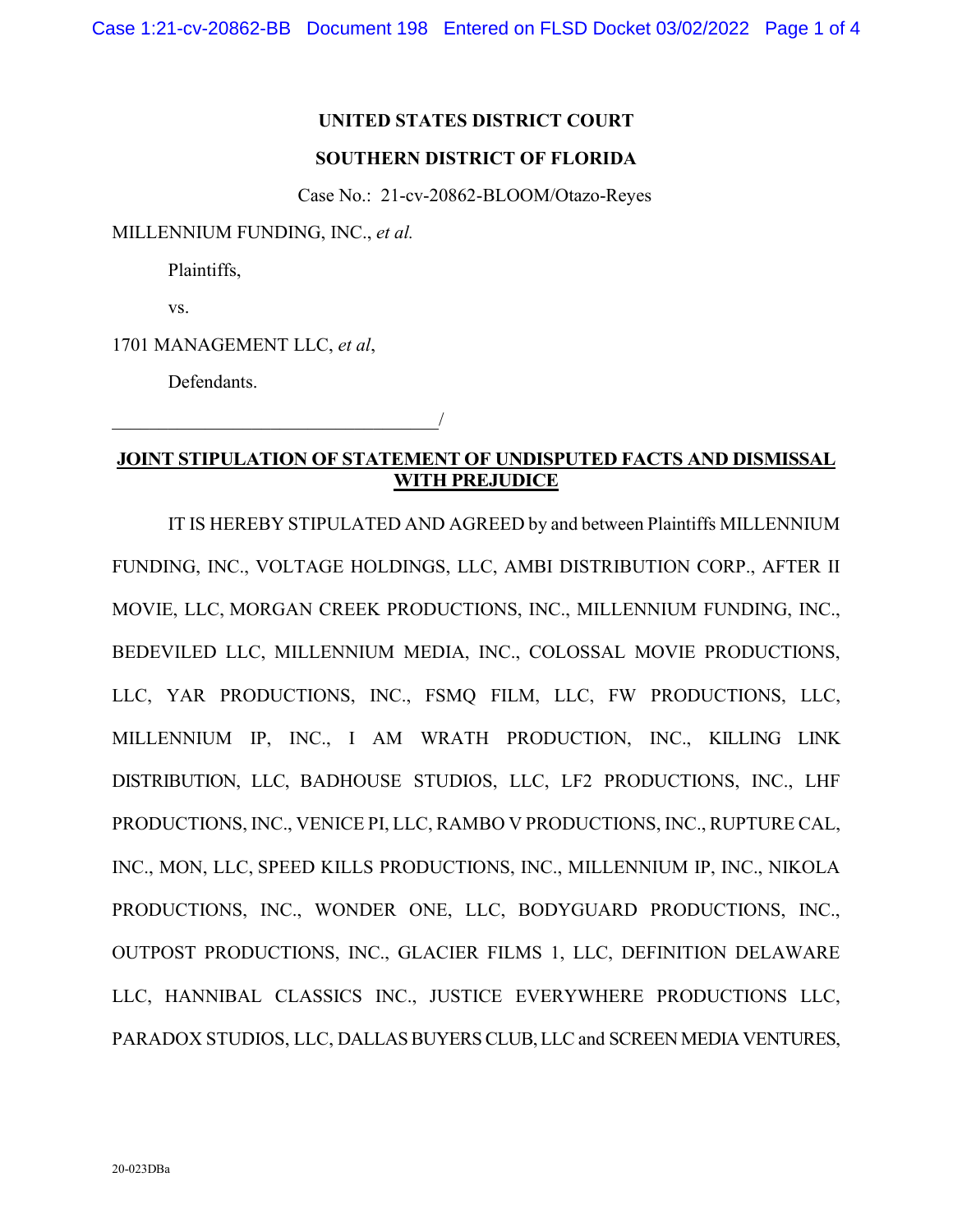LLC ("Plaintiffs") and Defendant VPNETWORKS, LLC d/b/a TorGuard ("Defendant") (jointly "parties"), through their respective attorneys, enter into this joint stipulation.

The parties agree to the attached Joint Statement of Undisputed Facts.

Pursuant to a confidential settlement agreement, Plaintiffs have requested, and Defendant has agreed to use commercially reasonable efforts to block BitTorrent traffic on its servers in the United States using firewall technology.

The parties stipulate that pursuant to Rules 41(a)(1)(A)(ii) of the *Federal Rules of Civil Procedure*, this action and all claims asserted herein by Plaintiffs against Defendant are hereby dismissed with prejudice, each party to bear its own costs and attorneys' fees. This Stipulation has been executed by Plaintiffs' counsel and Defendant's counsel.

The Court shall reserve jurisdiction for 120 days for the sole purpose of enforcing the settlement agreement between the parties.

DATED: March 2, 2022

Respectfully submitted,

*/s/ Joel B. Rothman* JOEL B. ROTHMAN Florida Bar Number: 98220 joel.rothman@sriplaw.com **SRIPLAW** 21301 Powerline Road Suite 100 Boca Raton, FL 33433 561.404.4350 – Telephone 561.404.4353 – Facsimile *Attorney for Plaintiffs*

/s/ Adam C. Losey Adam C. Losey, Esq. Florida Bar No. 69658 *Counsel for Defendant VPNETWORKS, LLC d/b/a TORGUARD*

-and-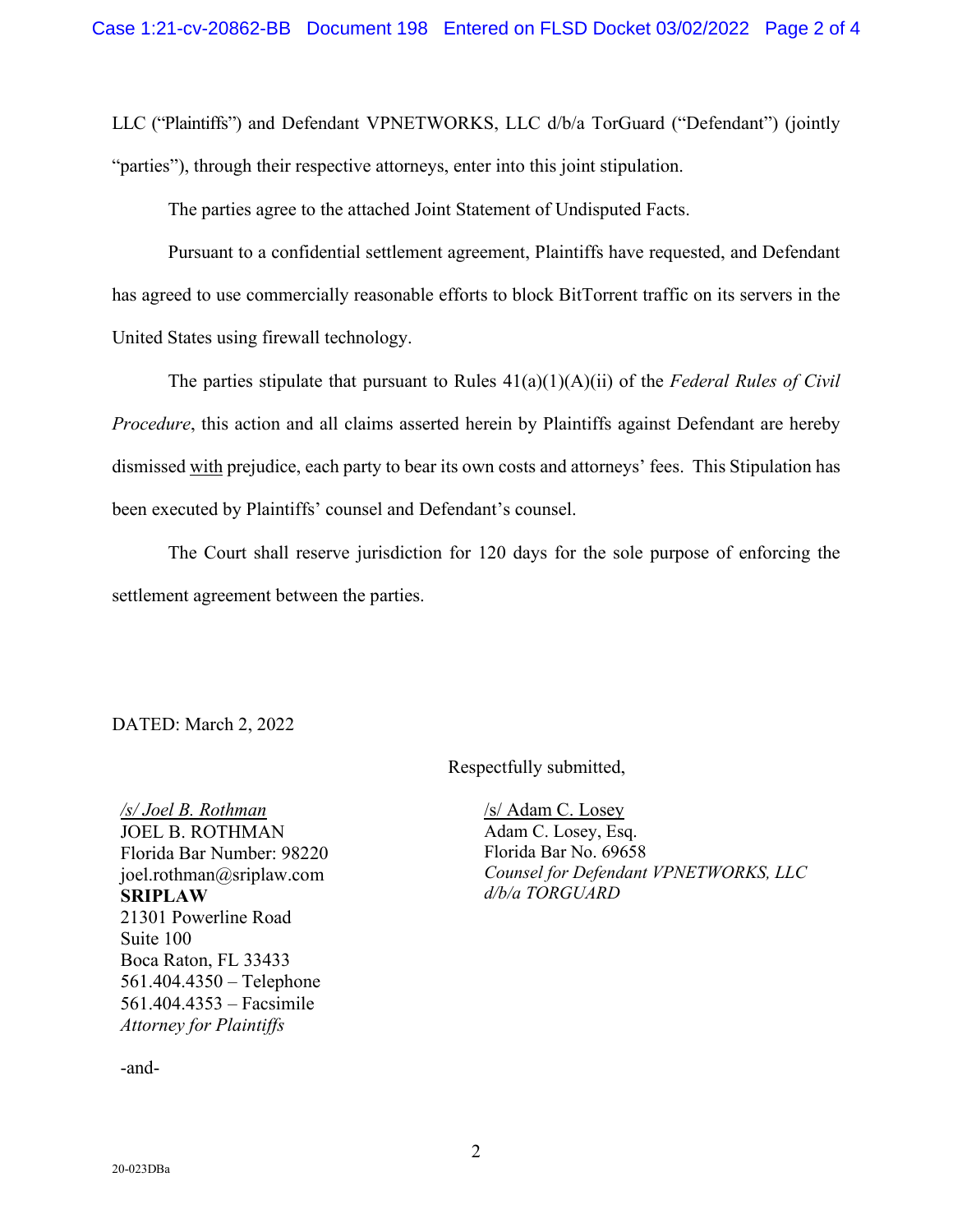CULPEPPER IP, LLLC Kerry S. Culpepper*, pro hac vice*  Hawaii Bar No. 9837 CULPEPPER IP, LLLC 75-170 Hualalai Road, Suite B204 Kailua-Kona, Hawai'i 96740 Telephone: (808) 464-4047 [kculpepper@culpepperip.com](mailto:kculpepper@culpepperip.com) *Attorney for Plaintiffs*